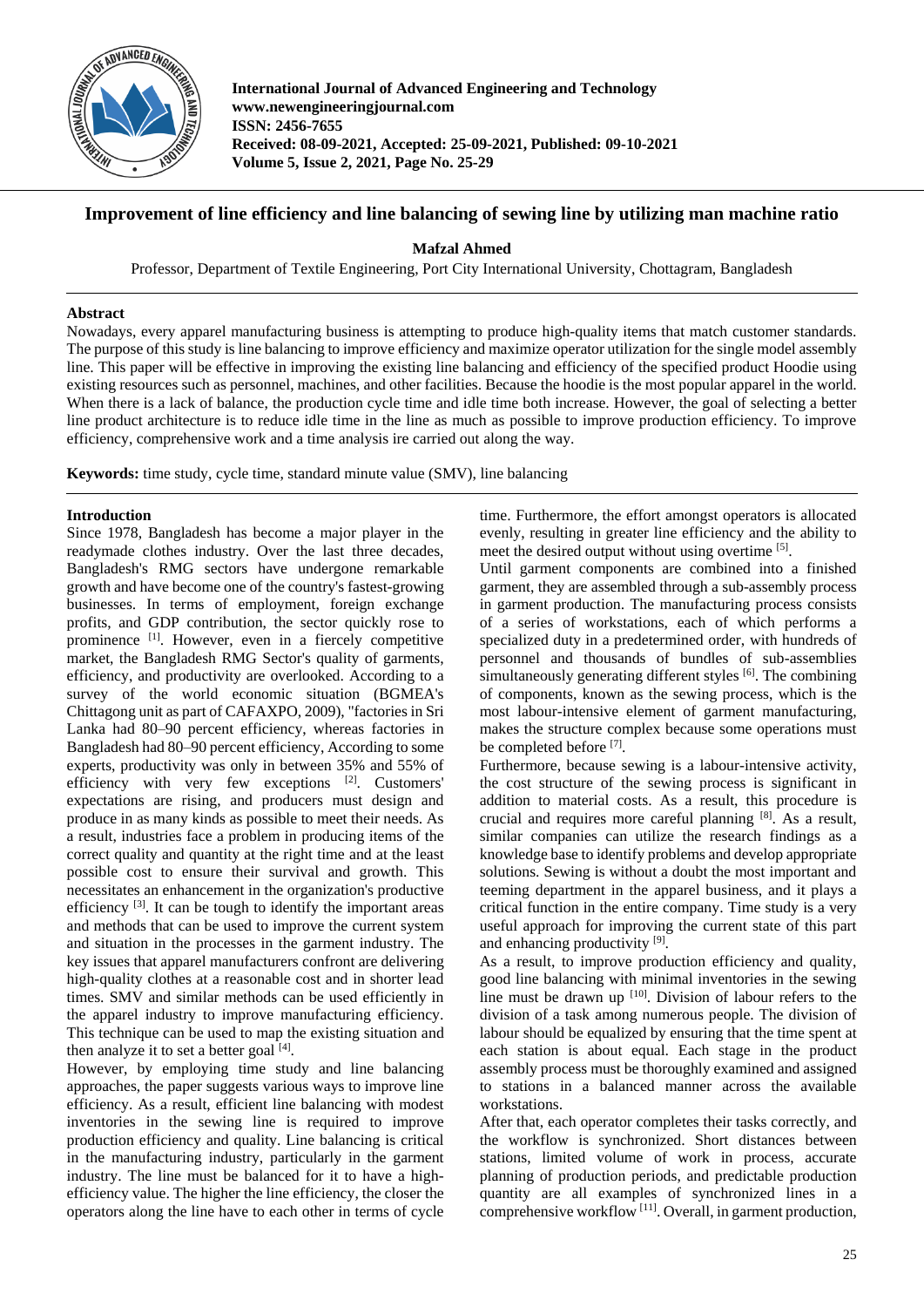the most important criteria are whether assembly work will be completed on time for delivery, how machines and employees are utilized, whether any station in the assembly line is behind schedule, and how the assembly line is performing overall [12].

To achieve this method, work-time study, assembly line balancing and simulation can be applied to the garment manufacturing line to develop alternative options to boost the efficiency of the sewing line  $[13]$ . In time studies, Standard Minute Value (SMV) has been calculated for each operation or work [14]. Because all workers are not equally talented in all operations, it is normal for some abilities to be underutilized, such as when one operator needs assistance to perform their job on time to keep the line balanced [15]. Improvements in the sewing segment have been obtained by implementing several strategies, such as SMV, labour utilization, output, objective, and workstation.

#### **Materials and Method**

In garments production, at first, a garment model needs to be developed. Then according to the model, the part of the garment is being cut and sewn according to assembled order. A sewing line consists of a set of work station in which a specific task in a predefined sequence is processed. In this study, to analyze sewing line efficiency and line balancing, a Hoodie sewing line was considered. This study was accomplished in a garments factory in Bangladesh. In this study, two cases are considered. In each case, I recorded the time required to finish each task, required operator and helper, type of machine to calculating SMV, BPT, efficiency, target output and balancing of the sewing line. In this study, I proposed a line that has maximum efficiency and a balanced line out of two cases by proper utilization of man and machine. I compared the efficiency and balancing value and got a production layout that has maximum efficiency and the most balanced line between the two.

#### **Equations**

The equations utilized, used and manipulated had listed here.

- Standard Minute Value (SMV) = Basic time + allowances
- Basic Time = (Observed time  $\times$  Observed rating)/ Standard rating
- Basic pitch time  $=$  SMV/No of workstation
- Efficiency =  $\{$  (per hour production  $\times$  total SMV)/(man required  $\times$  working minute)}  $\times$  100%
- Target = working minute/ BPT
- Balancing = (Minimum output/ target output)  $\times$  100%

#### **Data analysis and calculation**

Before line balancing all the operations need to breakdown according to a pursuant logical order. The breakdown is for better understanding and redacts the sequential order of product processing steps. Taking the observed time for each operation manually and SMV is calculated by given equations. With the help of SMV, no of operations and man and minute value I can calculate BPT, efficiency, target production and balance for each sewing line.

**Table 1:** Data before line balancing for Hoodie production

| Sl. No.         | <b>Operation name</b>                 | <b>Machine</b> type | <b>SMV</b> | <b>Target</b> | <b>Manpower</b> |
|-----------------|---------------------------------------|---------------------|------------|---------------|-----------------|
|                 | Hood inner double part join           | O/L                 | 0.26       | 185           |                 |
| $\sqrt{2}$      | Hood top double part join             | O/L                 | 0.26       | 185           |                 |
| 3               | Hood two part join                    | O/L                 | 0.62       | 160           | $\overline{c}$  |
| $\overline{4}$  | Hood two part top stitch              | F/L                 | 0.55       | 192           | $\overline{c}$  |
| 5               | Eylet attach position mark            | <b>EYLET</b>        | 0.32       | 171           | $\mathbf{1}$    |
| 6               | Eylet attach with interlining to hood | <b>EYLET</b>        | 0.30       | 160           | 1               |
| 7               | Hood hem                              | F/L                 | 0.38       | 126           | 1               |
| 8               | Hood tack with middle point           | <b>SNLS</b>         | 0.28       | 171           | $\mathbf{1}$    |
| 9               | Hood servicing                        | $\mathrm{O/L}$      | 0.30       | 160           | 1               |
| $\overline{10}$ | Hood tack                             | <b>SNLS</b>         | 0.27       | 178           | $\mathbf{1}$    |
| 11              | Both shoulder join                    | O/L                 | 0.30       | 160           | 1               |
| 12              | Care label make and sew               | <b>SNLS</b>         | 0.21       | 229           | 1               |
| 13              | Hood tack with body                   | <b>SNLS</b>         | 0.35       | 137           | $\mathbf{1}$    |
| 14              | Hood join                             | $\mathrm{O/L}$      | 0.70       | 137           | $\overline{2}$  |
| $\overline{15}$ | Back tape binding                     | <b>SNLS</b>         | 0.25       | 192           | $\mathbf{1}$    |
| 16              | Back tape binding in tack             | <b>SNLS</b>         | 0.26       | 185           | $\mathbf{1}$    |
| 17              | Back tape top stitch with size LBL    | <b>SNLS</b>         | 0.45       | 213           | $\overline{c}$  |
| 18              | Front neck top stitch                 | F/L                 | 0.25       | 192           | $\mathbf{1}$    |
| 19              | Main LBL attach                       | <b>SNLS</b>         | 0.36       | 133           | $\mathbf{1}$    |
| 20              | Sleeve join                           | $\mathrm{O/L}$      | 0.50       | 192           | $\overline{c}$  |
| 21              | Join side seam                        | O/L                 | 0.75       | 192           | $\overline{3}$  |
| 22              | Cuff join                             | O/L                 | 0.34       | 141           | 1               |
| 23              | Cuff top stitch                       | F/L                 | 0.30       | 160           | 1               |
| 24              | Bottom cuff make and fold             | <b>SNLS</b>         | 0.32       | 150           | $\mathbf{1}$    |
| 25              | Bottom cuff join                      | O/L                 | 0.66       | 145           | $\overline{2}$  |
| 26              | Bottom top stitch                     | F/L                 | 0.32       | 150           | $\mathbf{1}$    |
| 27              | Sleeve in tack                        | <b>SNLS</b>         | 0.26       | 192           | 1               |
| 28              | Sleeve top tack                       | <b>SNLS</b>         | 0.24       | 200           | $\mathbf{1}$    |
| 29              | Shoulder scissoring                   | Hand work           | 0.21       | 267           | $\mathbf{1}$    |
| 30              | Main LBL position mark                | Hand work           | 0.34       | 171           | $\mathbf{1}$    |
| 31              | Hood hala mark                        | Hand work           | 0.30       | 200           | $\mathbf{1}$    |
| 32              | Body cut mark                         | Hand work           | 0.24       | 200           | 1               |
| 33              | Bottom cuff fold                      | Hand work           | 0.24       | 200           | $\mathbf{1}$    |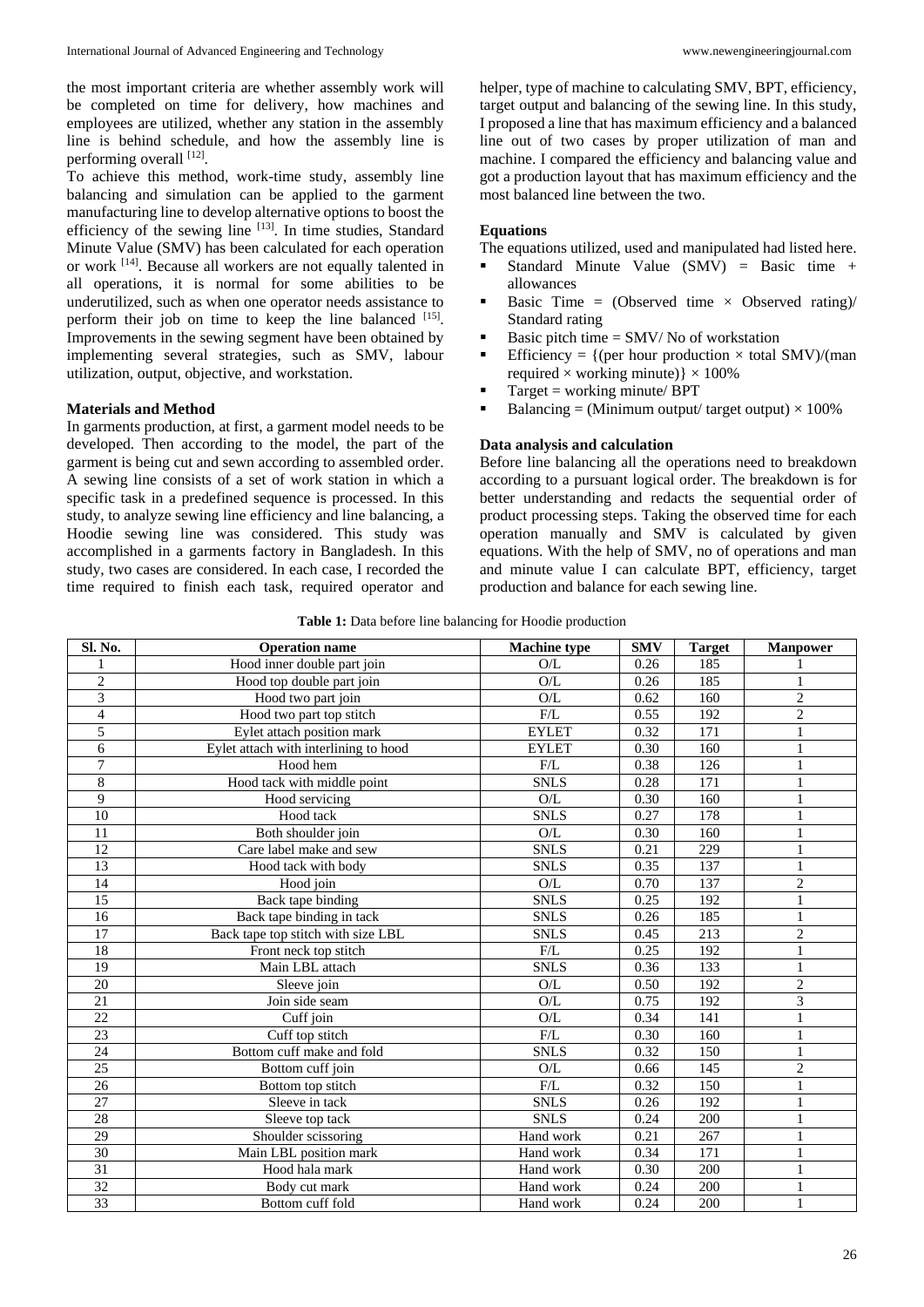|        | Bottom cuff cut mark | Hand work | 0.24 | 200 |    |
|--------|----------------------|-----------|------|-----|----|
|        | Drawstring insert    | Hand work | 0.30 | 160 |    |
| 36     | Body turn            | Hand work | 0.25 |     |    |
| $\sim$ | Finish thread cut    | Hand work | 0.60 | 160 |    |
| Total  |                      |           |      |     | 46 |

#### **Calculation**

Total manpower required before line balancing 46

SMV =12.84

160 pieces production per hour

Basic Pitch Time (BPT) = SMV / no. of workstation =  $12.84/37 = 0.35$ 

Now, Efficiency =  $\{$  (per hour production\*total SMV) / (man required  $\times$  working min)  $\times$  100 = {(160  $\times$ 12.84) / (46  $\times$  60)}  $\times$  100 = 74.43% (before balancing)

Target output = working min / BPT = $60$  / 0.35=171 pcs/hour Balancing= (Minimum output / target output)  $\times$  10 = (126 /  $171 \times 100 = 73\%$ 

| Sl. No.                 | <b>Operation name</b>                 | <b>Machine type</b> | <b>SMV</b> | <b>Target</b> | <b>Manpower</b> |
|-------------------------|---------------------------------------|---------------------|------------|---------------|-----------------|
|                         | Hood inner double part join           | O/L                 | 0.26       | 185           |                 |
| $\overline{c}$          | Hood top double part join             | O/L                 | 0.26       | 185           | 1               |
| 3                       | Hood two part join                    | O/L                 | 0.60       | 160           | $\overline{2}$  |
| $\overline{\mathbf{4}}$ | Hood two part top stitch              | F/L                 | 0.50       | 192           | $\overline{c}$  |
| 5                       | Eylet attach position mark            | <b>EYLET</b>        | 0.28       | 171           | $\mathbf{1}$    |
| 6                       | Eylet attach with interlining to hood | <b>EYLET</b>        | 0.30       | 160           | $\mathbf{1}$    |
| $\overline{7}$          | Hood hem                              | ${\rm F/L}$         | 0.38       | 126           | $\mathbf{1}$    |
| 8                       | Hood tack with middle point           | <b>SNLS</b>         | 0.28       | 171           | $\mathbf{1}$    |
| 9                       | Hood servicing                        | O/L                 | 0.30       | 160           | $\mathbf{1}$    |
| 10                      | Hood tack                             | <b>SNLS</b>         | 0.27       | 178           | $\mathbf{1}$    |
| 11                      | Both shoulder join                    | O/L                 | 0.30       | 160           | 1               |
| 12                      | Care label make and sew               | <b>SNLS</b>         | 0.21       | 229           | $\mathbf{1}$    |
| 13                      | Hood tack with body                   | <b>SNLS</b>         | 0.35       | 137           | $\mathbf{1}$    |
| 14                      | Hood join                             | $\mathrm{O/L}$      | 0.70       | 137           | $\mathbf{2}$    |
| 15                      | Back tape binding                     | <b>SNLS</b>         | 0.25       | 192           | $\mathbf{1}$    |
| 16                      | Back tape binding in tack and cut     | <b>SNLS</b>         | 0.24       | 185           | 1               |
| 17                      | Back tape top stitch with size LBL    | <b>SNLS</b>         | 0.45       | 166           | 1               |
| 18                      | Front neck top stitch                 | F/L                 | 0.25       | 192           | 1               |
| 19                      | Main LBL attach                       | <b>SNLS</b>         | 0.36       | 133           | $\mathbf{1}$    |
| 20                      | Sleeve join                           | $\mathrm{O/L}$      | 0.50       | 144           | 1.5             |
| 21                      | Join side seam                        | $\mathrm{O/L}$      | 0.75       | 160           | 2.5             |
| 22                      | Cuff join                             | $\mathrm{O/L}$      | 0.34       | 141           | 1               |
| 23                      | Cuff top stitch                       | F/L                 | 0.30       | 160           | 1               |
| 24                      | Bottom cuff make and fold             | <b>SNLS</b>         | 0.32       | 150           | 1               |
| 25                      | Bottom cuff join                      | O/L                 | 0.66       | 145           | $\overline{c}$  |
| 26                      | Bottom top stitch                     | F/L                 | 0.32       | 150           | $\mathbf{1}$    |
| 27                      | Sleeve in tack and sleeve top tack    | <b>SNLS</b>         | 0.38       | 126           | $\mathbf{1}$    |
| 28                      | Main LBL position mark                | HW                  | 0.28       | 171           | $\mathbf{1}$    |
| 29                      | Hood mark                             | <b>HW</b>           | 0.24       | 200           | $\mathbf{1}$    |
| 30                      | Body cut mark                         | <b>HW</b>           | 0.24       | 200           | $\mathbf{1}$    |
| $\overline{31}$         | Bottom cuff fold                      | ${\rm HW}$          | 0.24       | 200           | 1               |
| 32                      | Bottom cuff cut mark                  | <b>HW</b>           | 0.24       | 200           | $\mathbf{1}$    |
| $\overline{33}$         | Drawstring insert                     | <b>HW</b>           | 0.30       | 160           | $\mathbf{1}$    |
| 34                      | Body turn                             | <b>HW</b>           | 0.28       | 171           | $\mathbf{1}$    |
| $\overline{35}$         | Finish thread cut                     | <b>HW</b>           | 0.60       | 160           | $\overline{c}$  |
|                         | Total                                 | 12.53               |            | 43            |                 |

**Table 2:** Data after line balancing for Hoodie production

From Table 2, it is found that SL. No. 20 and 21 manpower 1.5 and 2.5 means 1 and 2 operators continuing their work and remain 1 operator operate the 1st operation 30min and operate 2nd operation 30min.

#### **Calculation**

Total manpower required after line balancing 43 SMV=12.53 160 pieces production per hour

Basic Pitch Time (BPT) = SMV / no. of workstation =  $12.53/35 = 0.36$ 

Now, Efficiency =  $\{$  (per hour production  $\times$  total SMV) / (man required  $\times$  working min)  $\times$  100 = {(160  $\times$  12.53) / (43  $\times$  60)}  $\times$  100 =77.70% (after balancing)

Target output = working min / BPT =  $60 / 0.36 = 167$  pcs

Balancing =  $(\text{Minimum output } / \text{target output}) \times 100 = (126 /$  $167 \times 100 = 75\%$ .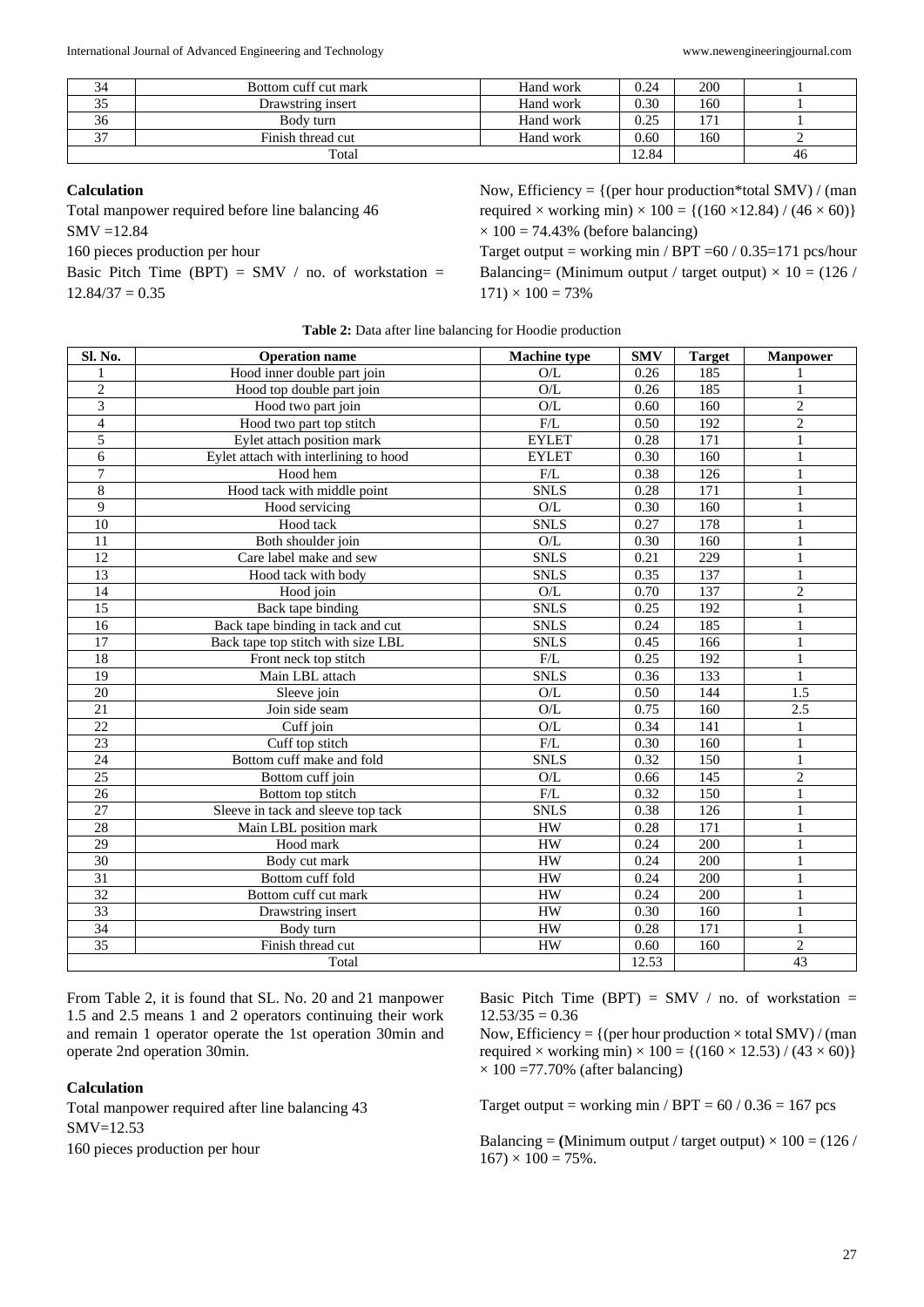## **Results and Discussion Comparative before and after efficiency and balancing**

**Table 3:** Comparison between before and after line balancing and efficiency

| Name                        | <b>SMV</b> Work station Manpower Efficiency Balancing |    |        |     |
|-----------------------------|-------------------------------------------------------|----|--------|-----|
| Before line balancing 12.84 |                                                       | 46 | 74.43% | 73% |
| After line balancing 12.53  |                                                       | 43 | 77.70% | 75% |

#### **Efficiency calculation**



**Fig 1:** Efficiency improvement of before and after



**Fig 2:** Number of workstation reduced before and after

## **Line balancing calculation**



**Fig 3:** Balanced situation before and after



**Fig 4:** Reduced the number of work station after balancing

From this analysis, it can be easily seen that efficiency and balancing are increasing with the proper utilization of man and machine. Before line balancing the number of workstation (man, machine) was applied 37 but efficiency and balancing was 74.43% and 73% respectively. But after line balancing the number of workstations was 35 where 2 workstations are less than before and the efficiency and balancing was 77.70% and 75% respectively, which is the most in this study (see in Fig. 1 and 3). And this is my improvement line layout. After balancing I merge some operations to reduce the number of men and machines to operate the job. In our merging process, I took proper care about the sequences of the operation to make Hoody. That is why balancing also increased.

#### **Conclusion**

The article compares the efficiency and balancing percent for creating Hoodies before and after using Industrial engineering technologies such as line balancing and time study approaches. This is still true today, with organizations wasting millions of dollars every day due to a lack of knowledge of the need to constantly improve efficiency. The majority of it can be avoided by utilizing methods, time, capacity, and production analysis. It is possible to increase efficiency while appropriately utilizing man and machine. The possibility of a standard procedure for each step, as ill as a significant amount of time, have both been discussed. A time study was conducted to determine each worker's actual individual capacity. The time taken to complete each step for each worker was recorded to determine the optimal number of operators and assistance, machine type, basic and standard pitch time, and individual capacity. Process-wise capacity was computed to determine the (standard minute value) SMV. I believe that my insights will assist others in creating Hoodie, particularly the worker.

One who seek greater efficiency and balance with a smaller desk and better worker balancing.

#### **References**

- 1. Saha C, Islam T. Improvement of Efficiency and Productivity through Machine Balancing in a Sewing Line J Textile Sci and Fashion Tech, 2019, 2(4). JTSFT.MS.ID.000541. doi: 10.33552/JTSFT.2019.02.000541.
- 2. Das A. Facility design and line balancing, 2013, 26.